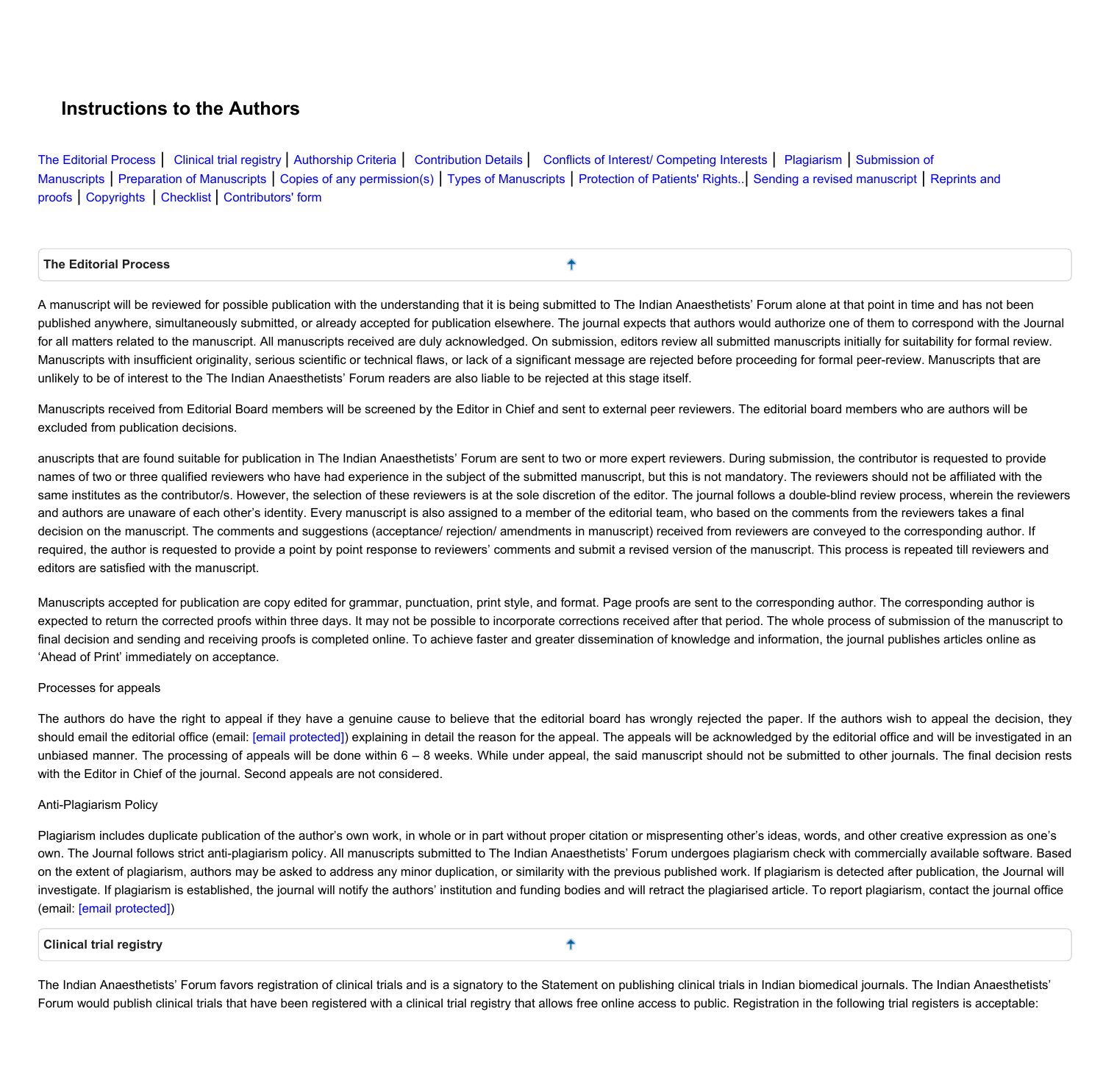<http://www.ctri.nic.in/>; [http://www.anzctr.org.au/;](http://www.anzctr.org.au/) [http://www.clinicaltrials.gov/;](https://www.clinicaltrials.gov/) [http://isrctn.org/;](http://isrctn.org/) <http://www.trialregister.nl/trialreg/index.asp>; and [http://www.umin.ac.jp/ctr.](http://www.umin.ac.jp/ctr) This is applicable to clinical trials that have begun enrollment of subjects in or after June 2018. Clinical trials that have commenced enrollment of subjects prior to June 2018 would be considered for publication in The Indian Anaesthetists' Forum only if they have been registered retrospectively with clinical trial registry that allows unhindered online access to public without charging any fees.

ቶ

#### <span id="page-1-0"></span> **Authorship Criteria**

Authorship credit should be based only on substantial contributions to each of the three components mentioned below:

- **1. Concept and design of study or acquisition of data or analysis and interpretation of data;**
- **2. Drafting the article or revising it critically for important intellectual content; and**
- **3. Final approval of the version to be published.**

Participation solely in the acquisition of funding or the collection of data does not justify authorship. General supervision of the research group is not sufficient for authorship. Each contributor should have participated sufficiently in the work to take public responsibility for appropriate portions of the content of the manuscript. The order of naming the contributors should be based on the relative contribution of the contributor towards the study and writing the manuscript. Once submitted the order cannot be changed without written consent of all the contributors. The journal prescribes a maximum number of authors for manuscripts depending upon the type of manuscript, its scope and number of institutions involved (vide infra). The **authors should provide a justification, if the number of authors exceeds these limits.**

4

4

#### <span id="page-1-1"></span> **Contribution Details**

Contributors should provide a description of contributions made by each of them towards the manuscript. Description should be divided in following categories, as applicable: concept, design, definition of intellectual content, literature search, clinical studies, experimental studies, data acquisition, data analysis, statistical analysis, manuscript preparation, manuscript editing and manuscript review. One or more author should take responsibility for the integrity of the work as a whole from inception to published article and should be designated as **'guarantor'.** 

#### <span id="page-1-2"></span> **Conflicts of Interest/ Competing Interests**

All authors of must disclose any and all conflicts of interest they may have with publication of the manuscript or an institution or product that is mentioned in the manuscript and/or is important to the outcome of the study presented. Authors should also disclose conflict of interest with products that compete with those mentioned in their manuscript.

<span id="page-1-3"></span>

| Plagiarism |  |
|------------|--|
|------------|--|

Plagiarism and violation of copyrights is not tolerated by the journal. The authors should submit articles that are free from substantial plagiarism. Authors have to run their finalised manuscript through plagiarism detection software programmes available online (several of these offer free services while some are paid programmes) prior to submission to the journal and they may be asked to paste the scanned copy of the report/screen shots of the same at the end of the first page/cover page file.

#### <span id="page-1-4"></span>牛  **Submission of Manuscripts**

All manuscripts must be submitted on-line through the website [https://review.jow.medknow.com/TheIAForum.](https://review.jow.medknow.com/TheIAForum) First time users will have to register at this site. Registration is free but mandatory. Registered authors can keep track of their articles after logging into the site using their user name and password.

**The journal does not charge for submission and processing of the manuscripts.**

**If you experience any problems, please contact the editorial office by e-mail at [\[email protected\]](http://www.theiaforum.org/cdn-cgi/l/email-protection)**

The submitted manuscripts that are not as per the "Instructions to Authors" would be returned to the authors for technical correction, before they undergo editorial/ peer-review. Generally, **the manuscript should be submitted in the form of two separate files:**

#### **[1] Title Page/First Page File/covering letter:**

**This file should provide**

1. The type of manuscript (original article, case report, review article, Letter to editor, Images, etc.) title of the manuscript, running title, names of all authors/ contributors (with their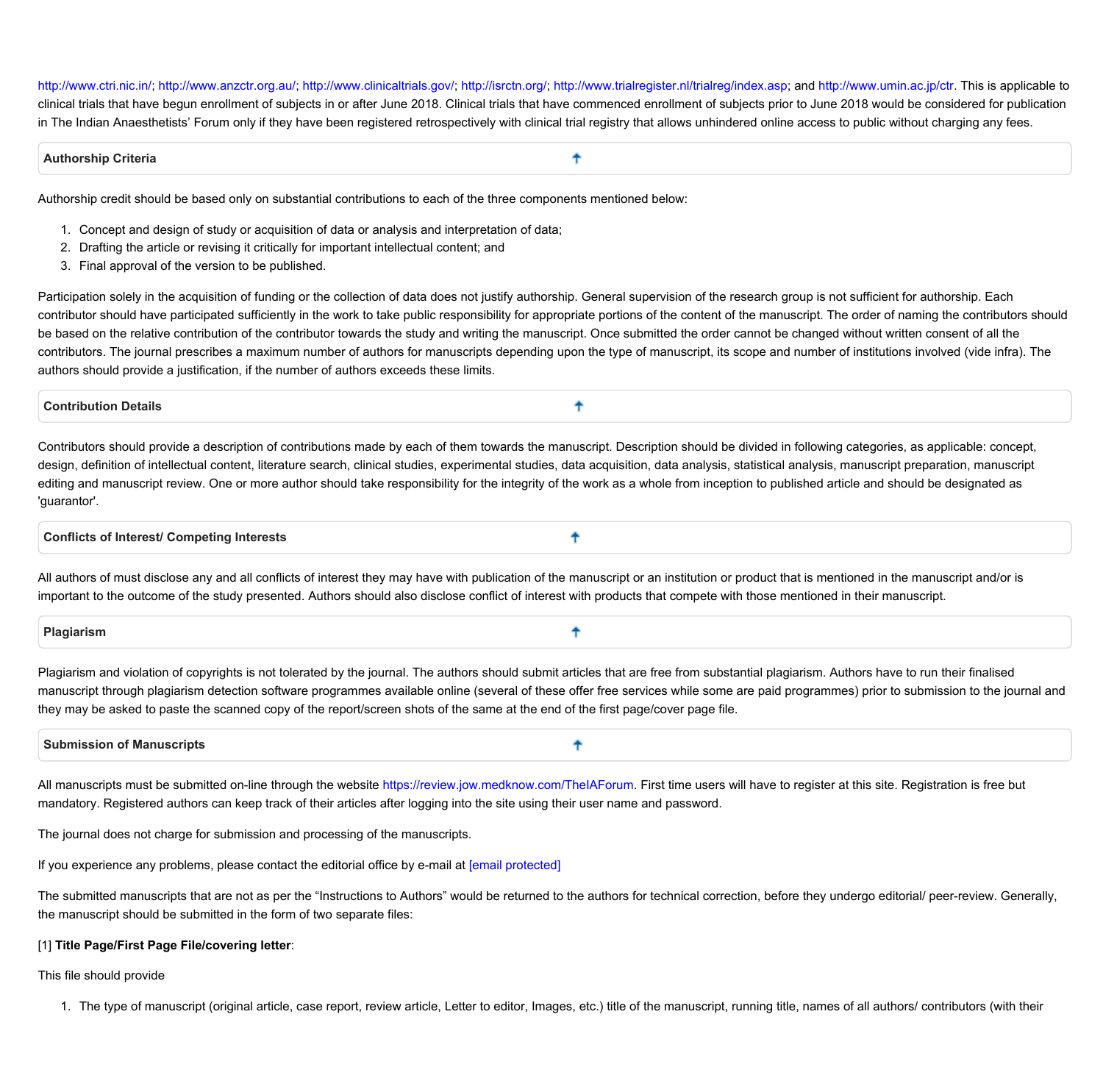highest academic degrees, designation and affiliations) and name(s) of department(s) and/ or institution(s) to which the work should be credited, . All information which can reveal **your identity should be here. Use text/rtf/doc files. Do not zip the files.**

- 2. The total number of pages, total number of photographs and word counts separately for abstract and for the text (excluding the references, tables and abstract), word counts for **introduction + discussion in case of an original article;**
- **3. Source(s) of support in the form of grants, equipment, drugs, or all of these;**
- 4. Acknowledgement, if any. One or more statements should specify 1) contributions that need acknowledging but do not justify authorship, such as general support by a departmental chair; 2) acknowledgments of technical help; and 3) acknowledgments of financial and material support, which should specify the nature of the support. This should be included in **the title page of the manuscript and not in the main article file.**
- 5. If the manuscript was presented as part at a meeting, the organization, place, and exact date on which it was read. A full statement to the editor about all submissions and previous reports that might be regarded as redundant publication of the same or very similar work. Any such work should be referred to specifically, and referenced in the new paper. Copies of such material should be included with the submitted paper, to help the editor decide how to handle the matter.
- 6. Registration number in case of a clinical trial and where it is registered (name of the registry and its URL)
- 7. Conflicts of Interest of each author/contributor. A statement of financial or other relationships that might lead to a conflict of interest, if that information is not included in the **manuscript itself or in an authors' form**
- **8. Criteria for inclusion in the authors'/ contributors' list**
- 9. A statement that the manuscript has been read and approved by all the authors, that the requirements for authorship as stated earlier in this document have been met, and that each author believes that the manuscript represents honest work, if that information is not provided in another form (see below); and
- 10. The name, address, e-mail, and telephone number of the corresponding author, who is responsible for communicating with the other authors about revisions and final approval of **the proofs, if that information is not included on the manuscript itself.**

[2] Blinded Article file: The main text of the article, beginning from Abstract till References (including tables) should be in this file. The file must not contain any mention of the authors' names or initials or the institution at which the study was done or acknowledgements. Page headers/running title can include the title but not the authors' names. Manuscripts not in compliance with the Journal's blinding policy will be returned to the corresponding author. Use rtf/doc files. Do not zip the files. Limit the file size to 1 MB. Do not incorporate images in the file. If file size is large, graphs can be submitted as images separately without incorporating them in the article file to reduce the size of the file. The pages should be numbered **consecutively, beginning with the first page of the blinded article file.**

[3] Images: Submit good quality color images. Each image should be less than 2 MB in size. Size of the image can be reduced by decreasing the actual height and width of the images (keep up to 1600 x 1200 pixels or 5-6 inches). Images can be submitted as jpeg files. Do not zip the files. Legends for the figures/images should be included at the end of the article file.

[4] The contributors' / copyright transfer form (template provided below) has to be submitted in original with the signatures of all the contributors within two weeks of submission via courier, fax or email as a scanned image. Print ready hard copies of the images (one set) or digital images should be sent to the journal office at the time of submitting revised **manuscript. High resolution images (up to 5 MB each) can be sent by email.**

Contributors' form / copyright transfer form can be submitted online from the authors' area on [https://review.jow.medknow.com/TheIAForum.](https://review.jow.medknow.com/TheIAForum)

<span id="page-2-0"></span>

| <b>Preparation of Manuscripts</b> |  |  |
|-----------------------------------|--|--|
|                                   |  |  |

Manuscripts must be prepared in accordance with "Uniform requirements for Manuscripts submitted to Biomedical Journals" developed by the International Committee of Medical Journal Editors (October 2008). The uniform requirements and specific requirement of The Indian Anaesthetists' Forum are summarized below. Before submitting a manuscript, contributors are requested to check for the latest instructions available. Instructions are also available from the website of the journal ([https://www.theiaforum.org\)](https://www.theiaforum.org) and from the manuscript submission site **[https://review.jow.medknow.com/TheIAForum\)](https://review.jow.medknow.com/TheIAForum).**

**The Indian Anaesthetists' Forum accepts manuscripts written in American English.**

<span id="page-2-1"></span>个 **Copies of any permission(s)**

It is the responsibility of authors/ contributors to obtain permissions for reproducing any copyrighted material. A copy of the permission obtained must accompany the manuscript. Copies of any and all published articles or other manuscripts in preparation or submitted elsewhere that are related to the manuscript must also accompany the manuscript.

<span id="page-2-2"></span>

| <b>Types of Manuscripts</b> |  |
|-----------------------------|--|
|                             |  |

**Original articles:**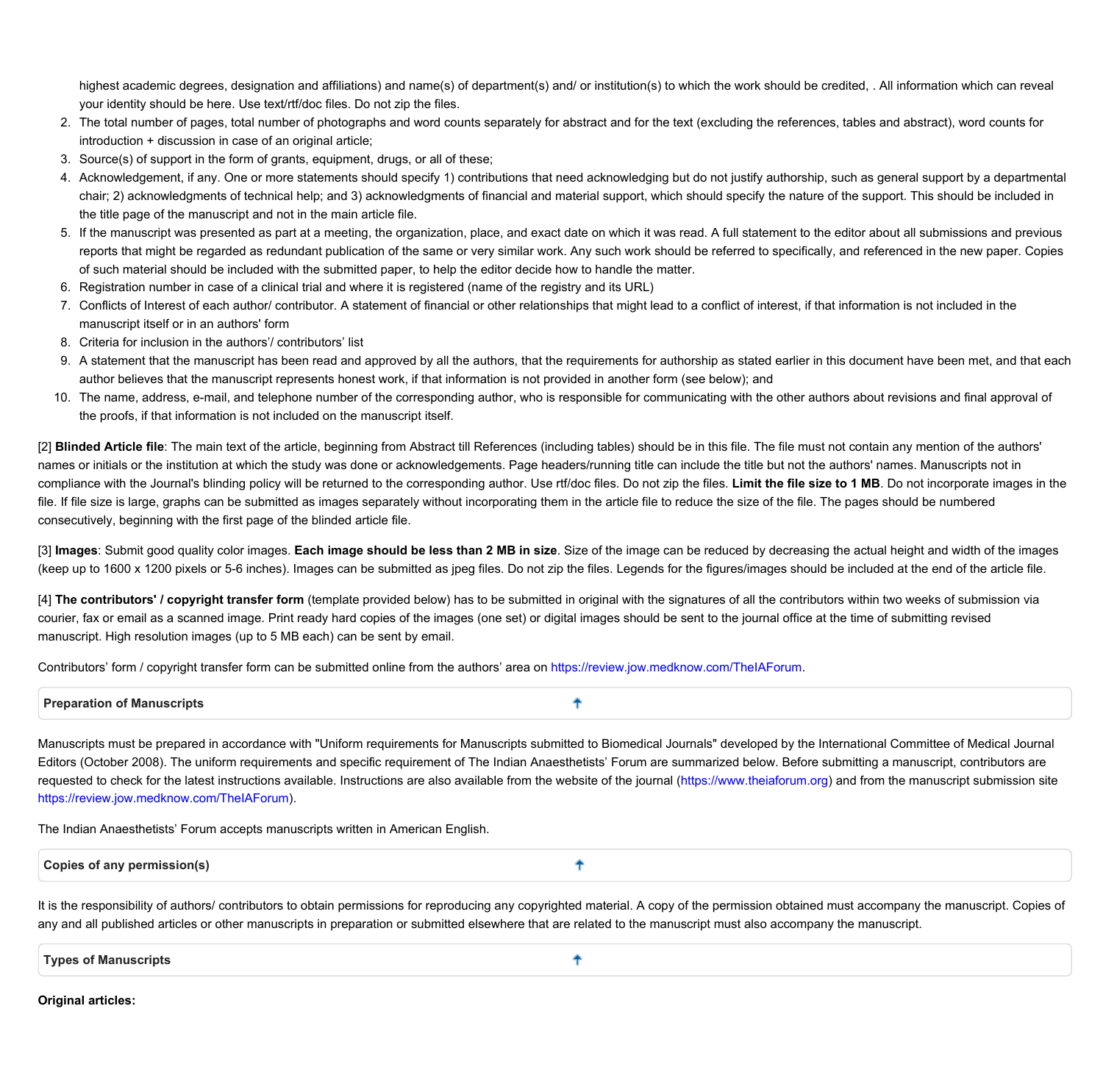These include randomized controlled trials, intervention studies, studies of screening and diagnostic test, outcome studies, cost effectiveness analyses, case-control series, and surveys with high response rate. The text of original articles amounting to up to 3000 words (excluding Abstract, references and Tables) should be divided into sections with the headings Abstract, **Key-words, Introduction, Material and Methods, Results, Discussion, References, Tables and Figure legends.**

**Introduction: State the purpose and summarize the rationale for the study or observation.** 

**Materials and Methods: It should include and describe the following aspects:**

Ethics: When reporting studies on human beings, indicate whether the procedures followed were in accordance with the ethical standards of the responsible committee on human experimentation (institutional or regional) and with the Helsinki Declaration of 1975, as revised in 2003 (available

at https://www.wma.net/policies-post/wma-declaration-of-helsinki-ethical-principles-for-medical-research-involving-human-subjects/). For prospective studies involving human participants, authors are expected to mention about approval of (regional/ national/ institutional or independent Ethics Committee or Review Board, obtaining informed consent from adult research participants and obtaining assent for children aged over 7 years participating in the trial. The age beyond which assent would be required could vary as per regional and/ or national guidelines. Ensure confidentiality of subjects by desisting from mentioning participants' names, initials or hospital numbers, especially in illustrative material. When reporting experiments on animals, indicate whether the institution's or a national research council's guide for, or any national law on the care and use of laboratory animals was followed. Evidence for approval by a local Ethics Committee (for both human as well as animal studies) must be supplied by the authors on demand. Animal experimental procedures should be as humane as possible and the details of anesthetics and analgesics used should be clearly stated. The ethical standards of experiments must be in accordance with the guidelines provided by the CPCSEA and World Medical Association Declaration of Helsinki on Ethical Principles for Medical Research Involving Humans for studies involving experimental animals and human beings, respectively). The journal will not consider any paper which is ethically unacceptable. A statement on ethics committee permission and ethical practices must be included in all

## *Study design:*

Selection and Description of Participants: Describe your selection of the observational or experimental participants (patients or laboratory animals, including controls) clearly, including eligibility and exclusion criteria and a description of the source population. Technical information: Identify the methods, apparatus (give the manufacturer's name and address in parentheses), and procedures in sufficient detail to allow other workers to reproduce the results. Give references to established methods, including statistical methods (see below); provide references and brief descriptions for methods that have been published but are not well known; describe new or substantially modified methods, give reasons for using them, and evaluate their limitations. Identify precisely all drugs and chemicals used, including generic name(s), dose(s), and route(s) of administration.

Reports of randomized clinical trials should present information on all major study elements, including the protocol, assignment of interventions (methods of randomization, concealment of allocation to treatment groups), and the method of masking (blinding), based on the CONSORT Statement (http://www.consort-statement.org).

#### **Reporting Guidelines for Specific Study Designs**

**research articles under the 'Materials and Methods' section.**

| Guideline                 | Type of Study Source                                                                                   |                                                                           |
|---------------------------|--------------------------------------------------------------------------------------------------------|---------------------------------------------------------------------------|
| <b>STROBE</b>             | Observational<br>studies<br>including<br>cohort,<br>case-control.<br>and<br>cross-sectional<br>studies | https://www.strobe-statement.org/index.php?id=available-checklists        |
| <b>CONSORT</b> controlled | Randomized<br>trials                                                                                   | http://www.consort-statement.org                                          |
| <b>SQUIRE</b>             | Quality<br>improvement<br>projects                                                                     | http://squire-statement.org/index.cfm?fuseaction=Page.ViewPage&PageID=471 |
| <b>PRISMA</b>             | Systematic<br>reviews<br>meta-analyses                                                                 | and http://prisma-statement.org/PRISMAStatement/Checklist.aspx            |
| <b>STARD</b>              | of<br><b>Studies</b><br>diagnostic<br>accuracy                                                         | https://pubs.rsna.org/doi/full/10.1148/radiol.2015151516                  |
| <b>CARE</b>               | Case Reports                                                                                           | https://www.care-statement.org/checklist                                  |
|                           | Clinical                                                                                               |                                                                           |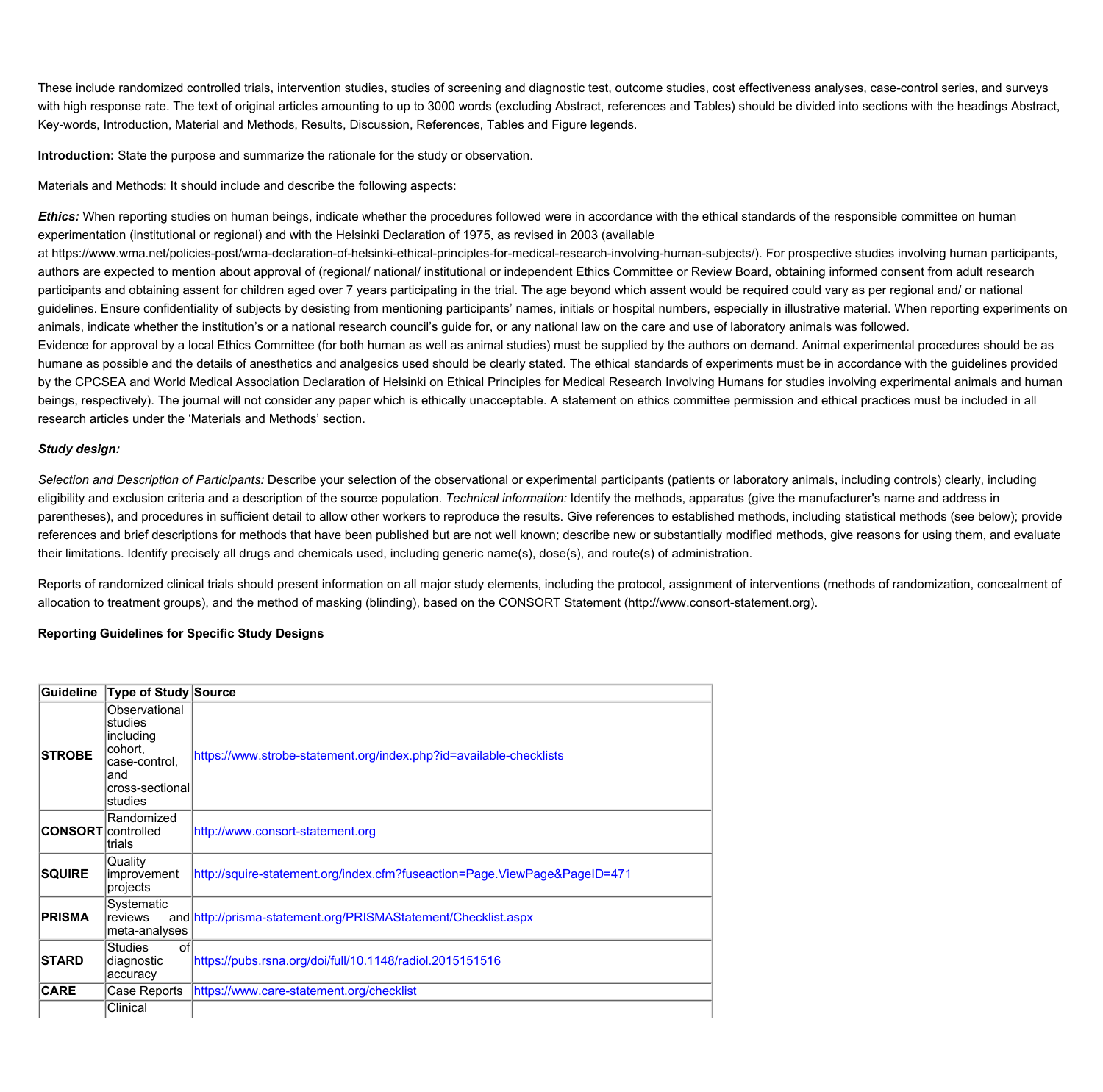| <b>AGREE</b> | Practice<br><b>Suidelines</b> | https://www.agreetrust.org/wp-content/uploads/2016/02/AGREE-Reporting-Checklist-2016.pdf |
|--------------|-------------------------------|------------------------------------------------------------------------------------------|
|--------------|-------------------------------|------------------------------------------------------------------------------------------|

**The reporting guidelines for other type of studies can be found at <https://www.equator-network.org/reporting-guidelines/>.** 

Statistics: Whenever possible quantify findings and present them with appropriate indicators of measurement error or uncertainty (such as confidence intervals). Authors should report losses to observation (such as, dropouts from a clinical trial). When data are summarized in the Results section, specify the statistical methods used to analyze them. Avoid non-technical uses of technical terms in statistics, such as 'random' (which implies a randomizing device), 'normal', 'significant', 'correlations', and 'sample'. Define statistical terms, abbreviations, and most symbols. Specify the computer software used. Use upper italics (P0.048). For all P values include the exact value and not less than 0.05 or 0.001. Mean differences in continuous variables, proportions in categorical variables and relative risks including odds ratios and hazard ratios should be accompanied by their confidence intervals.

Results: Present your results in a logical sequence in the text, tables, and illustrations, giving the main or most important findings first. Do not repeat in the text all the data in the tables or illustrations; emphasize or summarize only important observations. Extra- or supplementary materials and technical detail can be placed in an appendix where it will be accessible but will not interrupt the flow of the text; alternatively, it can be published only in the electronic version of the journal.

When data are summarized in the Results section, give numeric results not only as derivatives (for example, percentages) but also as the absolute numbers from which the derivatives were calculated, and specify the statistical methods used to analyze them. Restrict tables and figures to those needed to explain the argument of the paper and to assess its support. Use graphs as an alternative to tables with many entries; do not duplicate data in graphs and tables. Where scientifically appropriate, analyses of the data by variables such as age and sex should be **included.**

Discussion: Include summary of key findings (primary outcome measures, secondary outcome measures, results as they relate to a prior hypothesis); Strengths and limitations of the study (study question, study design, data collection, analysis and interpretation); Interpretation and implications in the context of the totality of evidence (is there a systematic review to refer to, if not, could one be reasonably done here and now?, what this study adds to the available evidence, effects on patient care and health policy, possible mechanisms); Controversies raised by this study; and Future research directions (for this particular research collaboration, underlying mechanisms, clinical research).

Do not repeat in detail data or other material given in the Introduction or the Results section. In particular, contributors should avoid making statements on economic benefits and costs unless their manuscript includes economic data and analyses. Avoid claiming priority and alluding to work that has not been completed. New hypotheses may be stated if needed, however they should be clearly labeled as such. About 30 references can be included. These articles generally should not have more than six authors.

#### **Review Articles:**

It is expected that these articles would be written by individuals who have done substantial work on the subject or are considered experts in the field. A short summary of the work done by **the contributor(s) in the field of review should accompany the manuscript.**

The prescribed word count is up to 3000 words excluding tables, references and abstract. The manuscript may have about 90 references. The manuscript should have an unstructured Abstract (250 words) representing an accurate summary of the article. The section titles would depend upon the topic reviewed. Authors submitting review article should include a section describing the methods used for locating, selecting, extracting, and synthesizing data. These methods should also be summarized in the abstract.

The journal expects the contributors to give post-publication updates on the subject of review. The update should be brief, covering the advances in the field after the publication of the article and should be sent as a letter to editor, as and when major development occurs in the field.

#### **Letter to the Editor:**

These should be short and decisive observations. They should preferably be related to articles previously published in the Journal or views expressed in the journal. They should not be preliminary observations that need a later paper for validation. The letter could have up to 500 words and 5 references. It could be generally authored by not more than four authors.

#### *Other:*

**Editorial, Guest Editorial, Commentary and Opinion are solicited by the editorial board.**

#### *References*

References should be numbered consecutively in the order in which they are first mentioned in the text (not in alphabetic order). Identify references in text, tables, and legends by Arabic numerals in superscript with square bracket after the punctuation marks. References cited only in tables or figure legends should be numbered in accordance with the sequence established by the first identification in the text of the particular table or figure. Use the style of the examples below, which are based on the formats used by the NLM in Index Medicus. The titles of journals should be abbreviated according to the style used in Index Medicus. Use complete name of the journal for non-indexed journals. Avoid using abstracts as references. Information from manuscripts submitted but not accepted should be cited in the text as "unpublished observations" with written permission from the source. Avoid citing a "personal communication" unless it provides essential information not available from a public source, in which case the name of the person and date of communication should be cited in parentheses in the text.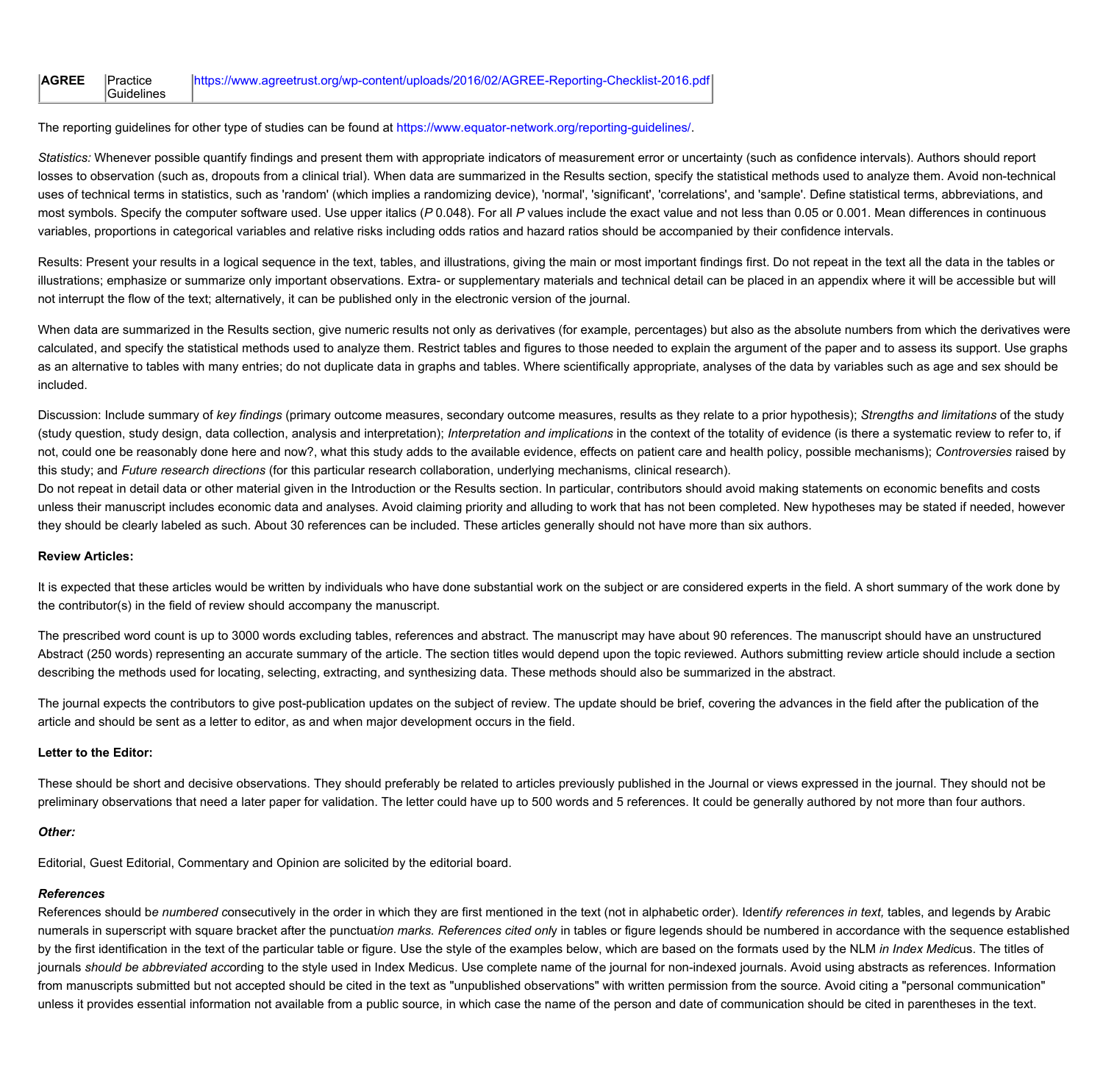The commonly cited types of references are shown here, for other types of references such as newspaper items please refer to ICMJE Guidelines (http://www.icmje.org or **[http://www.nlm.nih.gov/bsd/uniform\\_requirements.html\)](https://www.nlm.nih.gov/bsd/uniform_requirements.html).**

### *Articles in Journals*

- 1. Standard journal article (for up to six authors): Parija S C, Ravinder PT, Shariff M. Detection of hydatid antigen in the fluid samples from hydatid cysts by co-agglutination. Trans. **R.Soc. Trop. Med. Hyg.1996; 90:255–256.**
- 2. Standard journal article (for more than six authors): List the first six contributors followed by et al.

Roddy P, Goiri J, Flevaud L, Palma PP, Morote S, Lima N. et al., Field Evaluation of a Rapid Immunochromatographic Assay for Detection of Trypanosoma cruzi Infection by Use of Whole **Blood. J. Clin. Microbiol. 2008; 46: 2022-2027.**

1. Volume with supplement: Otranto D, Capelli G, Genchi C: Changing distribution patterns of canine vector borne diseases in Italy: leishmaniosis vs. dirofilariosis. Parasites & Vectors **2009; Suppl 1:S2.** 

#### *Books and Other Monographs*

- 1. Personal author(s): Parija SC. Textbook of Medical Parasitology. 3rd ed. All India Publishers and Distributors. 2008.
- 2. Editor(s), compiler(s) as author: Garcia LS, Filarial Nematodes In: Garcia LS (editor) Diagnostic Medical Parasitology ASM press Washington DC 2007: pp 319-356.
- 3. Chapter in a book: Nesheim M C. Ascariasis and human nutrition. In Ascariasis and its prevention and control, D. W. T. Crompton, M. C. Nesbemi, and Z. S. Pawlowski (eds.). **Taylor and Francis,London, U.K.1989, pp. 87–100.**

#### *Electronic Sources as reference*

Journal article on the Internet: Parija SC, Khairnar K. Detection of excretory Entamoeba histolytica DNA in the urine, and detection of E. histolytica DNA and lectin antigen in the liver abscess pus for the diagnosis of amoebic liver abscess .BMC Microbiology 2007, 7:41.doi:10.1186/1471-2180-7-41.[http://www.biomedcentral.com/1471-2180/7/41](https://www.biomedcentral.com/1471-2180/7/41)

#### *Tables*

- **• Tables should be self-explanatory and should not duplicate textual material.**
- **• Tables with more than 10 columns and 25 rows are not acceptable.**
- Number tables, in Arabic numerals, consecutively in the order of their first citation in the text and supply a brief title for each.
- **• Place explanatory matter in footnotes, not in the heading.**
- **• Explain in footnotes all non-standard abbreviations that are used in each table.**
- Obtain permission for all fully borrowed, adapted, and modified tables and provide a credit line in the footnote.
- **• For footnotes use the following symbols, in this sequence: \*, †, ‡, §, ||,¶ , \*\*, ††, ‡‡**
- Tables with their legends should be provided at the end of the text after the references. The tables along with their number should be cited at the relevant place in the text

### *Illustrations (Figures)*

- Upload the images in JPEG format. The file size should be within 1024 kb in size while uploading.
- Figures should be numbered consecutively according to the order in which they have been first cited in the text.
- Labels, numbers, and symbols should be clear and of uniform size. The lettering for figures should be large enough to be legible after reduction to fit the width of a printed column.
- . Symbols, arrows, or letters used in photomicrographs should contrast with the background and should be marked neatly with transfer type or by tissue overlay and not by pen.
- **• Titles and detailed explanations belong in the legends for illustrations not on the illustrations themselves.**
- When graphs, scatter-grams or histograms are submitted the numerical data on which they are based should also be supplied.
- **• The photographs and figures should be trimmed to remove all the unwanted areas.**
- If photographs of individuals are used, their pictures must be accompanied by written permission to use the photograph.
- If a figure has been published elsewhere, acknowledge the original source and submit written permission from the copyright holder to reproduce the material. A credit line should **appear in the legend for such figures.**
- Legends for illustrations: Type or print out legends (maximum 40 words, excluding the credit line) for illustrations using double spacing, with Arabic numerals corresponding to the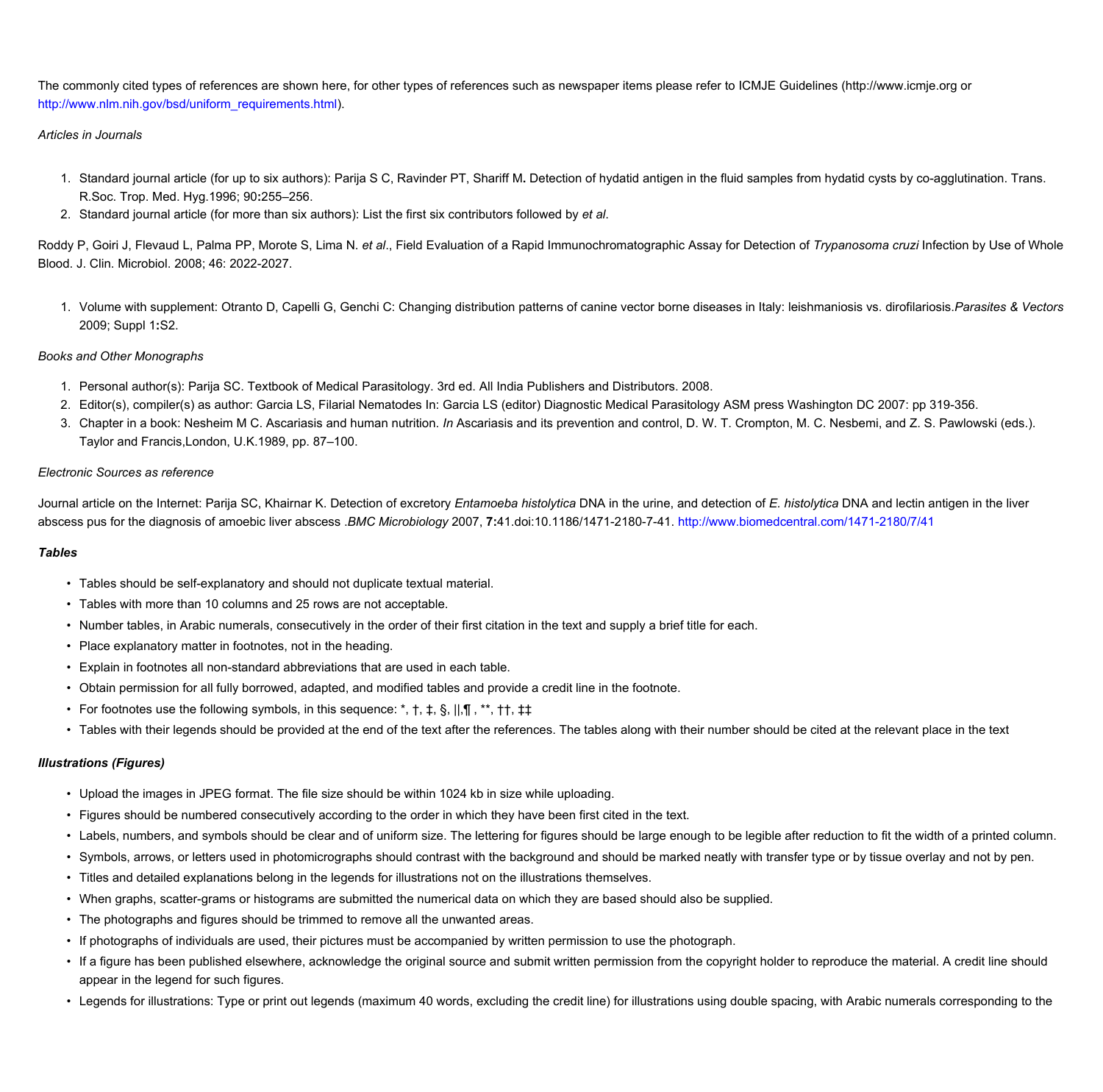illustrations. When symbols, arrows, numbers, or letters are used to identify parts of the illustrations, identify and explain each one in the legend. Explain the internal scale **(magnification) and identify the method of staining in photomicrographs.**

- Final figures for print production: Send sharp, glossy, un-mounted, color photographic prints, with height of 4 inches and width of 6 inches at the time of submitting the revised manuscript. Print outs of digital photographs are not acceptable. If digital images are the only source of images, ensure that the image has minimum resolution of 300 dpi or 1800 x 1600 pixels in TIFF format. Send the images on a CD. Each figure should have a label pasted (avoid use of liquid gum for pasting) on its back indicating the number of the figure, the running title, top of the figure and the legends of the figure. Do not write the contributor/s' name/s. Do not write on the back of figures, scratch, or mark them by using paper clips.
- The Journal reserves the right to crop, rotate, reduce, or enlarge the photographs to an acceptable size.

#### <span id="page-6-0"></span>٠ **Protection of Patients' Rights to Privacy**

Identifying information should not be published in written descriptions, photographs, sonograms, CT scans, etc., and pedigrees unless the information is essential for scientific purposes and the patient (or parent or guardian, wherever applicable) gives informed consent for publication. Authors should remove patients' names from figures unless they have obtained informed **consent from the patients. The journal abides by ICMJE guidelines:**

1) Authors, not the journals nor the publisher, need to obtain the patient consent form before the publication and have the form properly archived. The consent forms are not to be **uploaded with the cover letter or sent through email to editorial or publisher offices.** 

2) If the manuscript contains patient images that preclude anonymity, or a description that has obvious indication to the identity of the patient, a statement about obtaining informed **patient consent should be indicated in the manuscript.**

#### <span id="page-6-1"></span>**Sending a revised manuscript**

The revised version of the manuscript should be submitted online in a manner similar to that used for submission of the manuscript for the first time. However, there is no need to submit the "First Page" or "Covering Letter" file while submitting a revised version. When submitting a revised manuscript, contributors are requested to include, the 'referees' remarks along with point to point clarification at the beginning in the revised file itself. In addition, they are expected to mark the changes as underlined or colored text in the article.

个

╇

#### <span id="page-6-2"></span>**Reprints and proofs**

Journal provides no free printed reprints. Authors can purchase reprints, payment for which should be done at the time of submitting the proofs.

#### **Article Processing Charges**

**The journal does not charge for submission and processing of the manuscripts.**

#### *Publication schedule*

**The journal publishes articles on its website with a semi-annual frequency.**

<span id="page-6-3"></span>**Copyrights**

The entire contents of the The Indian Anaesthetists' Forum are protected under Indian and international copyrights. The Journal, however, grants to all users a free, irrevocable, worldwide, perpetual right of access to, and a license to copy, use, distribute, perform and display the work publicly and to make and distribute derivative works in any digital medium for any reasonable non-commercial purpose, subject to proper attribution of authorship and ownership of the rights. The journal also grants the right to make small numbers of printed copies for **their personal non-commercial use under Creative Commons Attribution-Noncommercial-Share Alike 4.0 International Public License.**

<span id="page-6-4"></span>**Checklist**

4

╇

#### **Covering letter**

**• Signed by all contributors**

**• Previous publication / presentations mentioned**

**• Source of funding mentioned**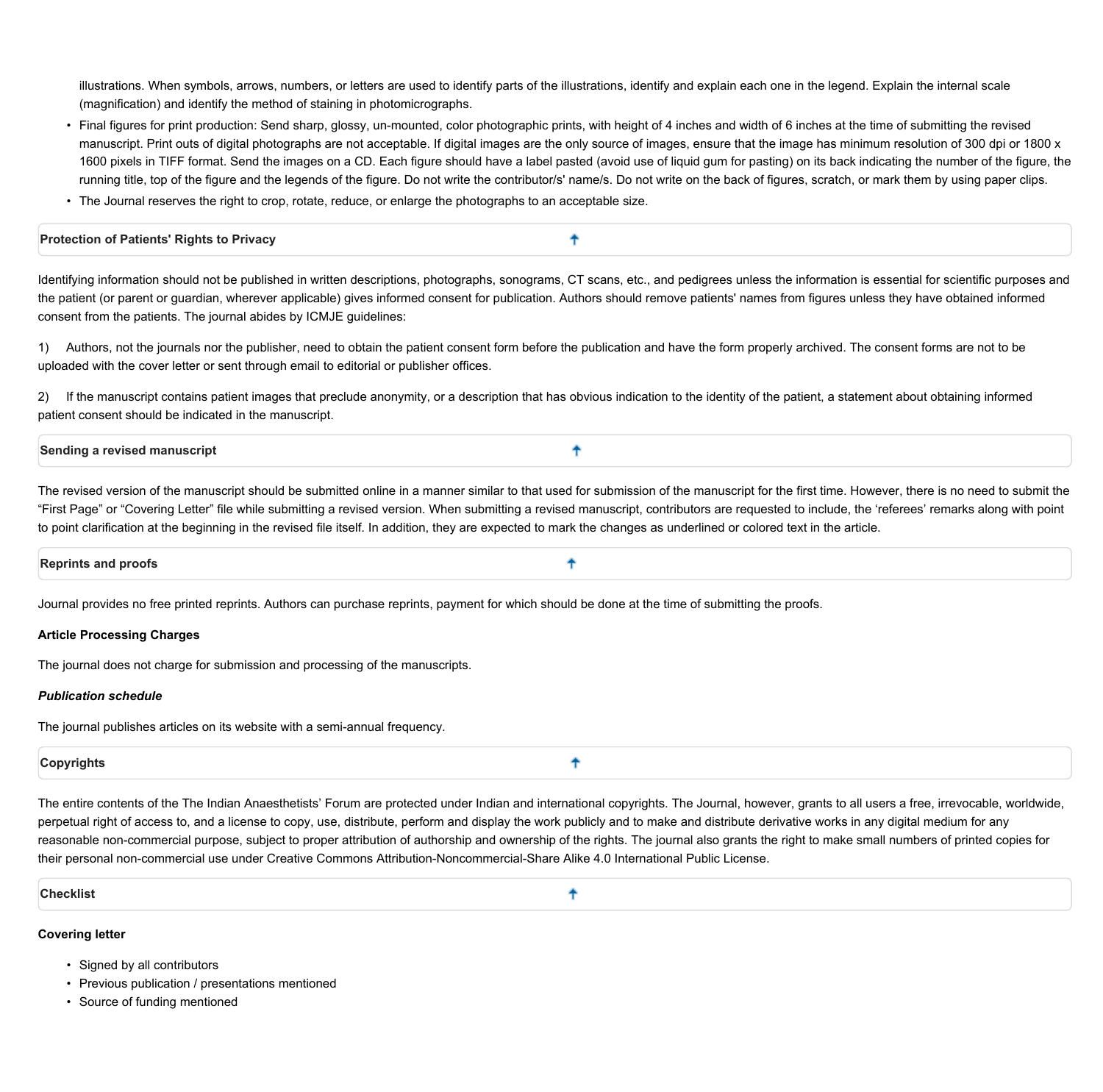**• Conflicts of interest disclosed**

### **Authors**

- **• Last name and given name provided along with Middle name initials (where applicable)**
- **• Author for correspondence, with e-mail address provided**
- **• Number of contributors restricted as per the instructions**
- · Identity not revealed in paper except title page (e.g. name of the institute in Methods, citing previous study as 'our study', names on figure labels, name of institute in photographs, **etc.)**

### **Presentation and format**

- **• Double spacing**
- **• Margins 2.5 cm from all four sides**
- **• Page numbers included at bottom**
- **• Title page contains all the desired information**
- **• Running title provided (not more than 50 characters)**
- **• Abstract page contains the full title of the manuscript**
- Abstract provided (structured abstract of 250 words for original articles, unstructured abstracts of about 150 words for all other manuscripts excluding letters to the Editor)
- **• Key words provided (three or more)**
- **• Introduction of 75-100 words**
- **• Headings in title case (not ALL CAPITALS)**
- **• The references cited in the text should be after punctuation marks, in superscript with square bracket.**
- **• References according to the journal's instructions, punctuation marks checked**
- **• Send the article file without 'Track Changes'**

## **Language and grammar**

- **• Uniformly American English**
- Write the full term for each abbreviation at its first use in the title, abstract, keywords and text separately unless it is a standard unit of measure. Numerals from 1 to 10 spelt out
- **• Numerals at the beginning of the sentence spelt out**
- **• Check the manuscript for spelling, grammar and punctuation errors**
- **• If a brand name is cited, supply the manufacturer's name and address (city and state/country).**
- **• Species names should be in italics**

### **Tables and figures**

- **• No repetition of data in tables and graphs and in text**
- **• Actual numbers from which graphs drawn, provided**
- **• Figures necessary and of good quality (colour)**
- **• Table and figure numbers in Arabic letters (not Roman)**
- **• Labels pasted on back of the photographs (no names written)**
- **• Figure legends provided (not more than 40 words)**
- **• Patients' privacy maintained (if not permission taken)**
- **• Credit note for borrowed figures/tables provided**
- **• Write the full term for each abbreviation used in the table as a footnote**

<span id="page-7-0"></span>**Contributors' form** 

٠

**[Click](http://www.theiaforum.org/documents/copyright.doc) [here](http://www.theiaforum.org/documents/copyright.doc) [to](http://www.theiaforum.org/documents/copyright.doc) [download](http://www.theiaforum.org/documents/copyright.doc) [copyright](http://www.theiaforum.org/documents/copyright.doc) [form](http://www.theiaforum.org/documents/copyright.doc)**